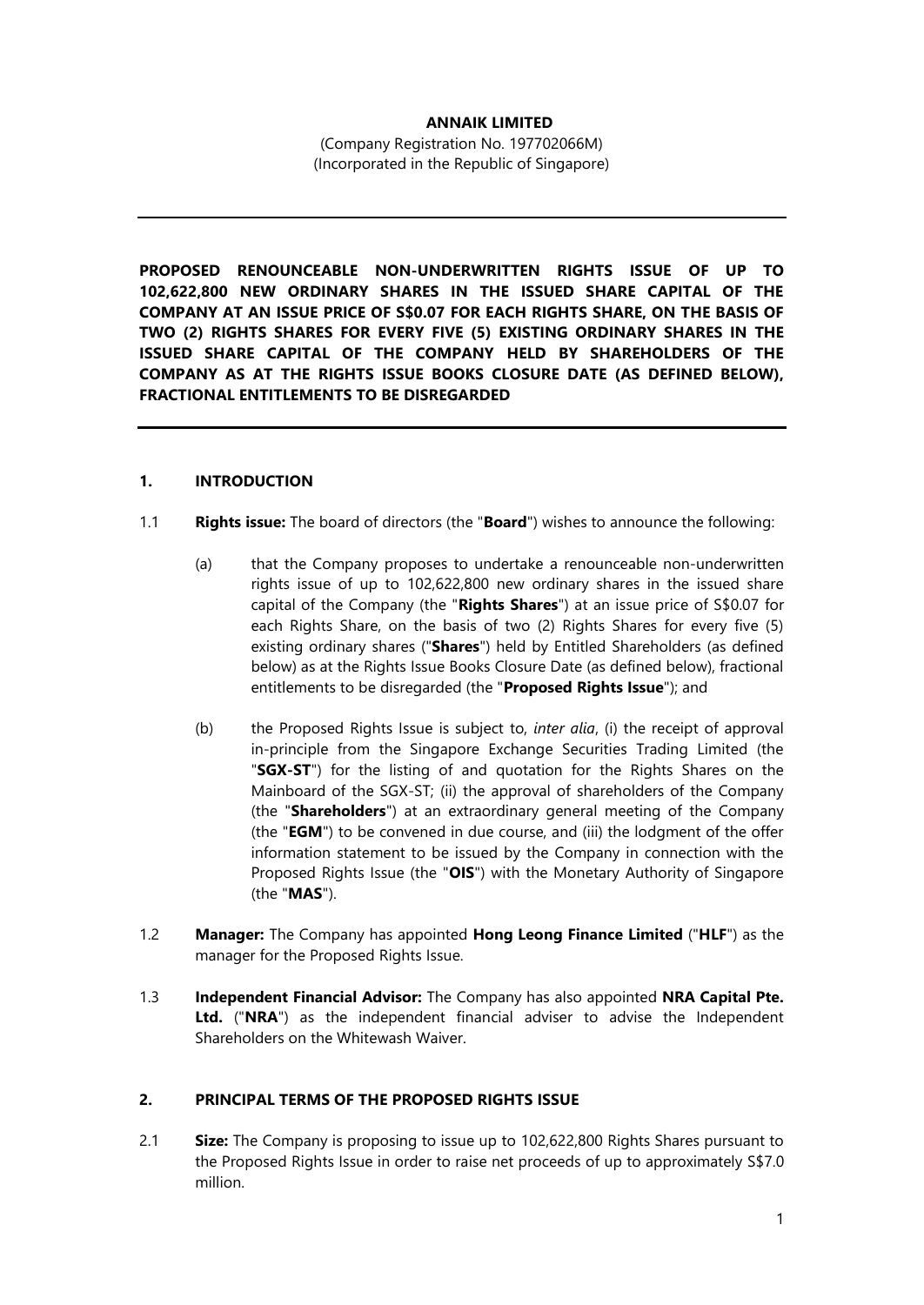- 2.2 **Basis:** The Proposed Rights Issue is intended to be made on a renounceable basis to Entitled Shareholders (as defined below) on the basis of two (2) Rights Shares for every five (5) existing Shares held by Shareholders in the issued share capital of the Company as at a time and date to be determined by the Board for the purposes of determining Shareholders' entitlements under the Proposed Rights Issue (the "**Rights Issue Books Closure Date**"), fractional entitlements to be disregarded.
- 2.3 **Price:** The issue price of S\$0.07 for each Rights Share represents (a) a discount of approximately 17.65% to the closing price of S\$0.085 per Share on the SGX-ST on 21 August 2015, being the last trading day prior to the date of this announcement, (b) a discount of approximately 17.97% to the theoretical ex-rights price of S\$0.085 (being the theoretical market price of each Share assuming the completion of the Proposed Rights Issue based on the Maximum Subscription Scenario (as defined below), and which is calculated based on the closing price of S\$0.085 per Share on the SGX-ST on 21 August 2015, being the last trading day prior to the date of this announcement, and the total number of Shares following the completion of the Proposed Rights Issue) and (c) a discount of approximately 24.49% to the one-day volume weighted average price of S\$0.0927 on 21 August 2015, being the last trading day prior to the date of announcement of the Rights Issue.
- 2.4 **Minimum Trading Price Requirement:** With effect from 2 March 2015, issuers (the "**Issuers**") listed on the Main Board of the SGX-ST are required to maintain a minimum share price of S\$0.20 as a continuing listing requirement (the "**MTP Requirement**"). Pursuant to the MTP Requirement, Issuers will have a twelve-month transition period commencing from 2 March 2015 to take steps to comply with the MTP Requirement.

The Company confirms that it will, and is currently considering the following options as to how the Company might comply with the MTP Requirement: in the event that the volume weighted average price of the Company's shares over the six-month period prior to 29 February 2016 is below S\$0.20, the Company will consider applying for a transfer of its listing to Catalist or undertaking a share consolidation exercise.

In arriving at the issue price for the Proposed Rights Issue, the Company considered the last transacted share price before the announcement of the Proposed Rights Issue, and giving a reasonable discount to encourage Shareholders to subscribe for the Proposed Rights Issue, so that the market liquidity of the Company's Shares will improve. The Company will make further announcements of its plan(s) or course of action(s) to comply with the MTP Requirement as and when appropriate.

- 2.5 **Ranking:** The Rights Shares are payable in full upon acceptance and/or application, and when allotted and issued, will rank *pari passu* in all respects with the then existing issued Shares, save for any dividends, rights, allotments or other distributions, the record date for which falls on or before the date of allotment and issue of the Rights Shares.
- 2.6 **Eligibility of Shareholders to Participate in the Proposed Rights Issue:** The Company proposes to provisionally allot Rights Shares to all Shareholders who are eligible to participate in the Rights Issue ("**Entitled Shareholders**"), comprising Entitled Depositors and Entitled Scripholders (both as defined below).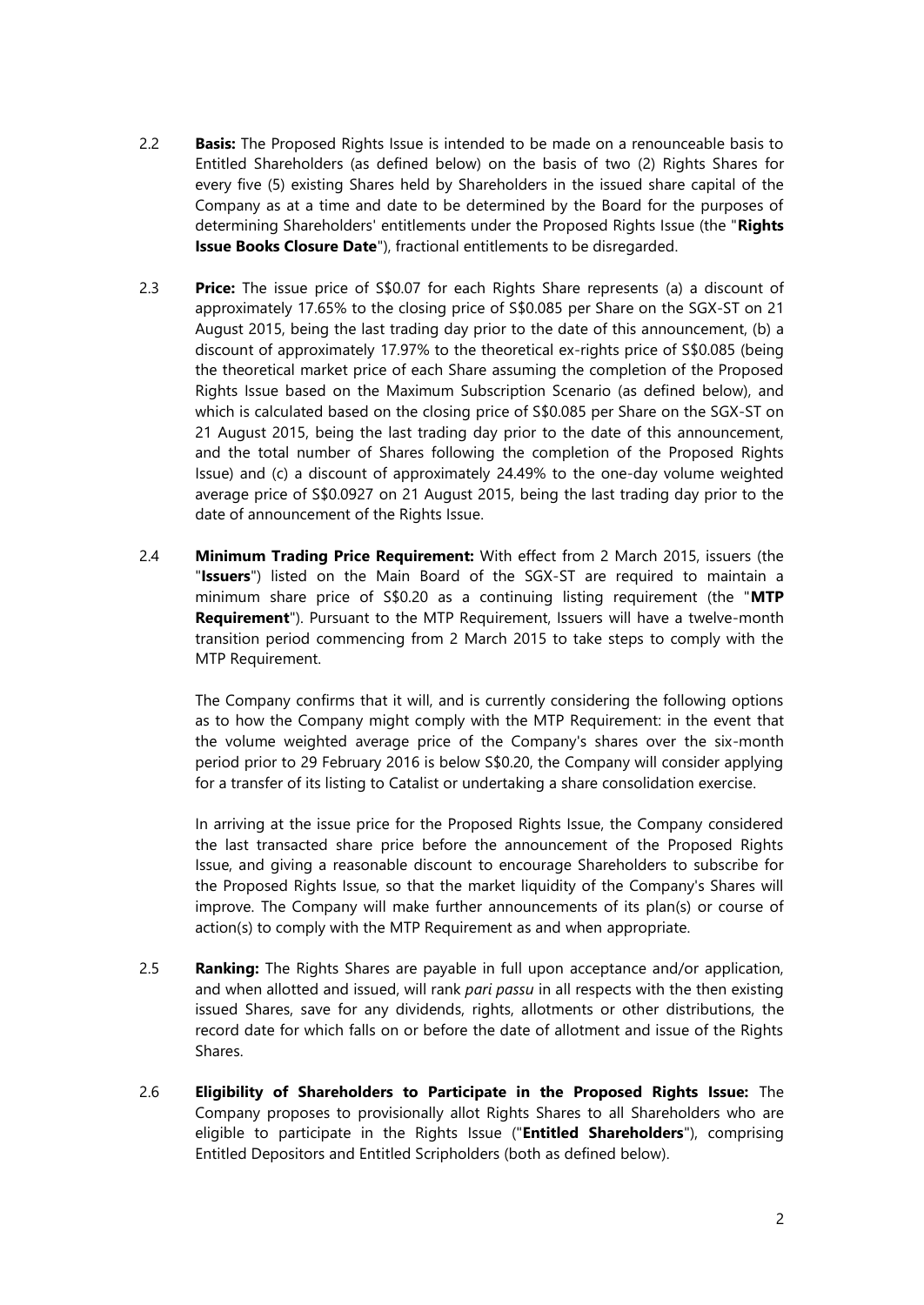Entitled Shareholders will be entitled to participate in the Proposed Rights Issue and receive the OIS together with the appropriate application forms and accompanying documents at their respective Singapore addresses, as maintained in the records of the Central Depository (Pte) Limited ("**CDP**") or the Company, as the case may be.

- 2.7 **Entitled Depositors:** Shareholders whose Shares are registered in the name of CDP and whose Securities Accounts with CDP are credited with Shares as at the Rights Issue Books Closure Date ("**Depositors**") will be provisionally allotted their entitlements on the basis of the number of Shares standing to the credit of their Securities Accounts with CDP as at the Rights Issue Books Closure Date. To be "**Entitled Depositors**", Depositors must have registered addresses with CDP in Singapore as at the Rights Issue Books Closure Date or must have, at least three (3) days on which the SGX-ST is open for securities trading ("**Market Days**") prior to the Rights Issue Books Closure Date, provided CDP with addresses in Singapore for the service of notices and documents.
- 2.8 **Entitled Scripholders:** Duly completed and (where necessary) stamped transfers (in respect of Shares not registered in the name of CDP) together with all relevant documents of title received up to the Rights Issue Books Closure Date by the Company's Share Registrar, RHT Corporate Advisory Pte Ltd at 6 Battery Road #10-01 Singapore 049909, will be registered to determine the provisional entitlements of the transferee (a "**Scripholder**", which term shall include a person who is registered as a holder of Shares and whose share certificates are not deposited with CDP) under the Proposed Rights Issue. To be "**Entitled Scripholders**", Scripholders must have registered addresses in Singapore as at the Rights Issue Books Closure Date or must have, at least three (3) Market Days prior to the Rights Issue Books Closure Date, provided the Share Registrar with addresses in Singapore for the service of notices and documents.
- 2.9 **Foreign Shareholders:** For practical reasons and in order to avoid any violation of the securities legislation applicable in countries other than Singapore, the Rights Shares will **NOT** be offered to Shareholders with registered addresses outside Singapore and who have not, at least three (3) Market Days prior to the Rights Issue Books Closure Date, provided CDP or the Share Registrar, as the case may be, with addresses in Singapore for the service of notices and documents ("**Foreign Shareholders**"). The OIS to be used for the Proposed Rights Issue and accompanying documents will not be despatched to Foreign Shareholders or into any jurisdiction outside Singapore. Accordingly, Foreign Shareholders will not be entitled to participate in the Proposed Rights Issue and no provisional allotment of the Rights Shares will be made to Foreign Shareholders and no purported acceptance thereof or application therefore by Foreign Shareholders will be valid.

Entitlements to Rights Shares which would otherwise accrue to Foreign Shareholders will, if practicable, be sold "nil-paid" on the SGX-ST after dealings in the provisional allotments of Rights Shares commence. Such sales may, however, only be effected if the Company, in its absolute discretion, determines that a premium can be obtained from such sales, after taking into account expenses to be incurred in relation thereto.

The net proceeds from all such sales, after deduction of all expenses therefrom, will be pooled and thereafter distributed to Foreign Shareholders in proportion to their respective shareholdings as at the Rights Issue Books Closure Date and sent to them at their own risk by ordinary post, provided that where the amount of net proceeds to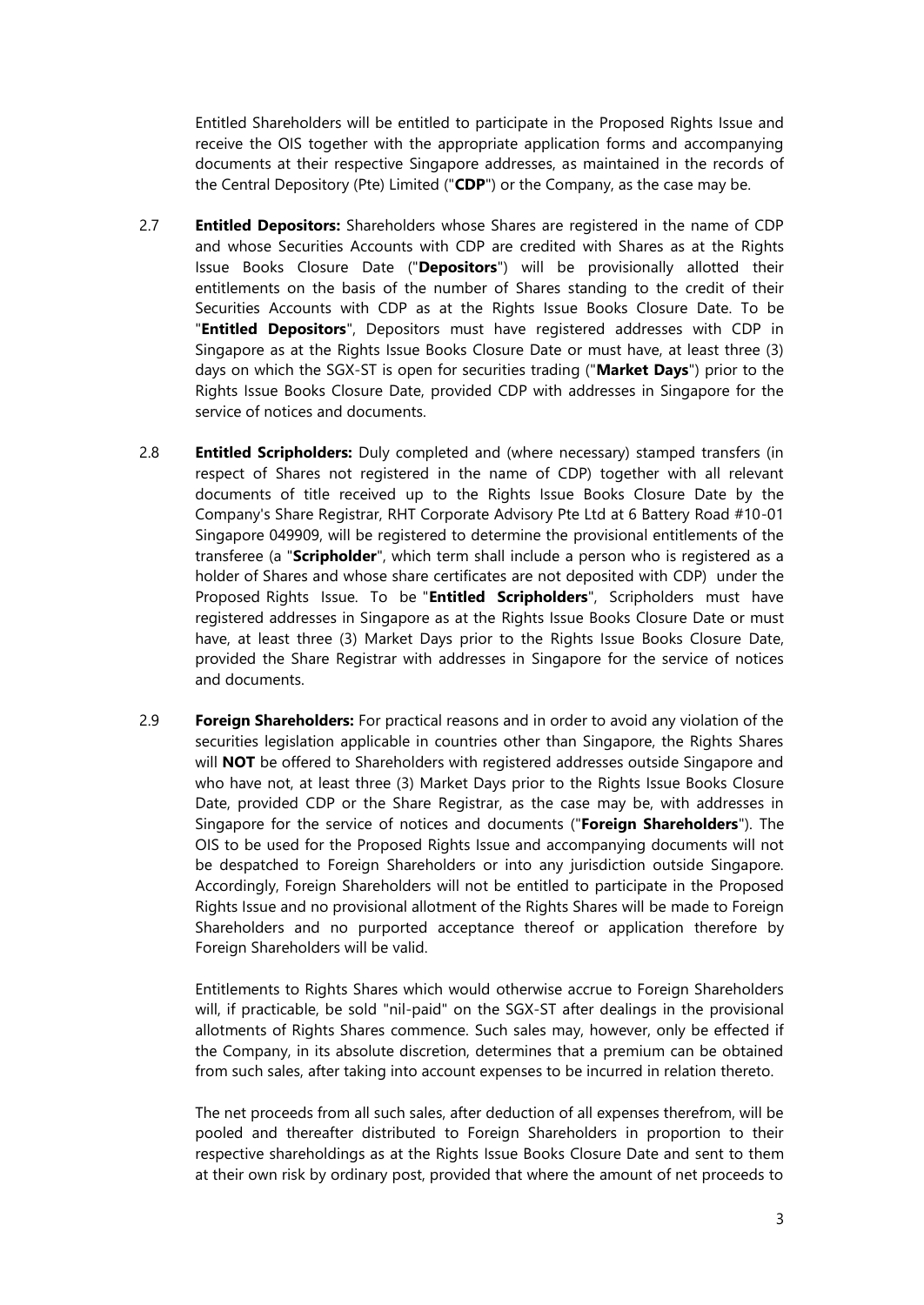be distributed to any single Foreign Shareholder is less than S\$10.00, the Company shall be entitled to retain or deal with such net proceeds as the Directors may, in their absolute discretion, deem fit in the interests of the Company and no Foreign Shareholder shall have any claim whatsoever against the Company, the Directors, HLF, the Share Registrar, Central Provident Fund Board ("**CPF**") or CDP and their respective officers in connection therewith.

Where such provisional allotments of Rights Shares are sold "nil-paid" on the SGX-ST, they will be sold at such price or prices as the Company may, in its absolute discretion, decide and no Foreign Shareholder shall have any claim whatsoever against the Company, the Directors, HLF, the Share Registrar, CPF or CDP and their respective officers in respect of such sales or the proceeds thereof, of the provisional allotments of Rights Shares or the Rights Shares represented by such provisional allotments.

If such provisional allotments cannot be sold or are not sold on the SGX-ST as aforesaid for any reason by such time as the SGX-ST shall have declared to be the last day for trading in the provisional allotments of the Rights Shares, the Rights Shares represented by such provisional allotments will be issued to satisfy excess applications or dealt with in such manner as the Board may, in their absolute discretion, deem fit and no Foreign Shareholder shall have any claim whatsoever against the Company, the Directors, HLF, the Share Registrar, CPF or CDP and their representative officers in connection therewith.

Shareholders should note that special arrangements described above will apply only to Foreign Shareholders.

**SHAREHOLDERS WITH REGISTERED ADDRESSES OUTSIDE SINGAPORE WHO WISH TO PARTICIPATE IN THE PROPOSED RIGHTS ISSUE SHOULD PROVIDE CDP OR THE SHARE REGISTRAR, AS THE CASE MAY BE, WITH ADDRESSES IN SINGAPORE FOR THE SERVICE OF NOTICES AND DOCUMENTS, AT LEAST THREE (3) MARKET DAYS PRIOR TO THE RIGHTS ISSUE BOOKS CLOSURE DATE.**

- 2.10 **Central Provident Fund Investment Scheme Shareholders:** Persons who bought their Shares previously using their CPF account savings ("**CPF Funds**") may use the same for the payment of the issue price to accept their provisional allotments of Rights Shares and (if applicable) apply for excess Rights Shares, subject to the applicable rules and regulations of the CPF. Such persons who wish to accept their provisional allotments of Rights Shares will need to instruct their respective approved banks where they hold their CPF Investment Accounts, to accept their provisional allotment of Rights Shares and (if applicable) apply for the excess Rights Shares on their behalf in accordance with the OIS. CPF Funds may not, however, be used for the purchase of the provisional allotments of the Rights Shares directly from the market. **ANY APPLICATION MADE BY THE ABOVEMENTIONED CENTRAL PROVIDENT FUND INVESTMENT SCHEME SHAREHOLDERS DIRECTLY TO CDP OR THROUGH THE AUTOMATED TELLER MACHINES OF THE PARTICIPATING BANKS TO THE PROPOSED RIGHTS ISSUE WILL BE REJECTED.** Such Shareholders should refer to the OIS for important details relating to the offer procedure in connection with the Proposed Rights Issue.
- 2.11 **Provisional Allotments:** Entitled Shareholders will be at liberty to accept, decline or otherwise renounce or trade their provisional allotments of Rights Shares and will be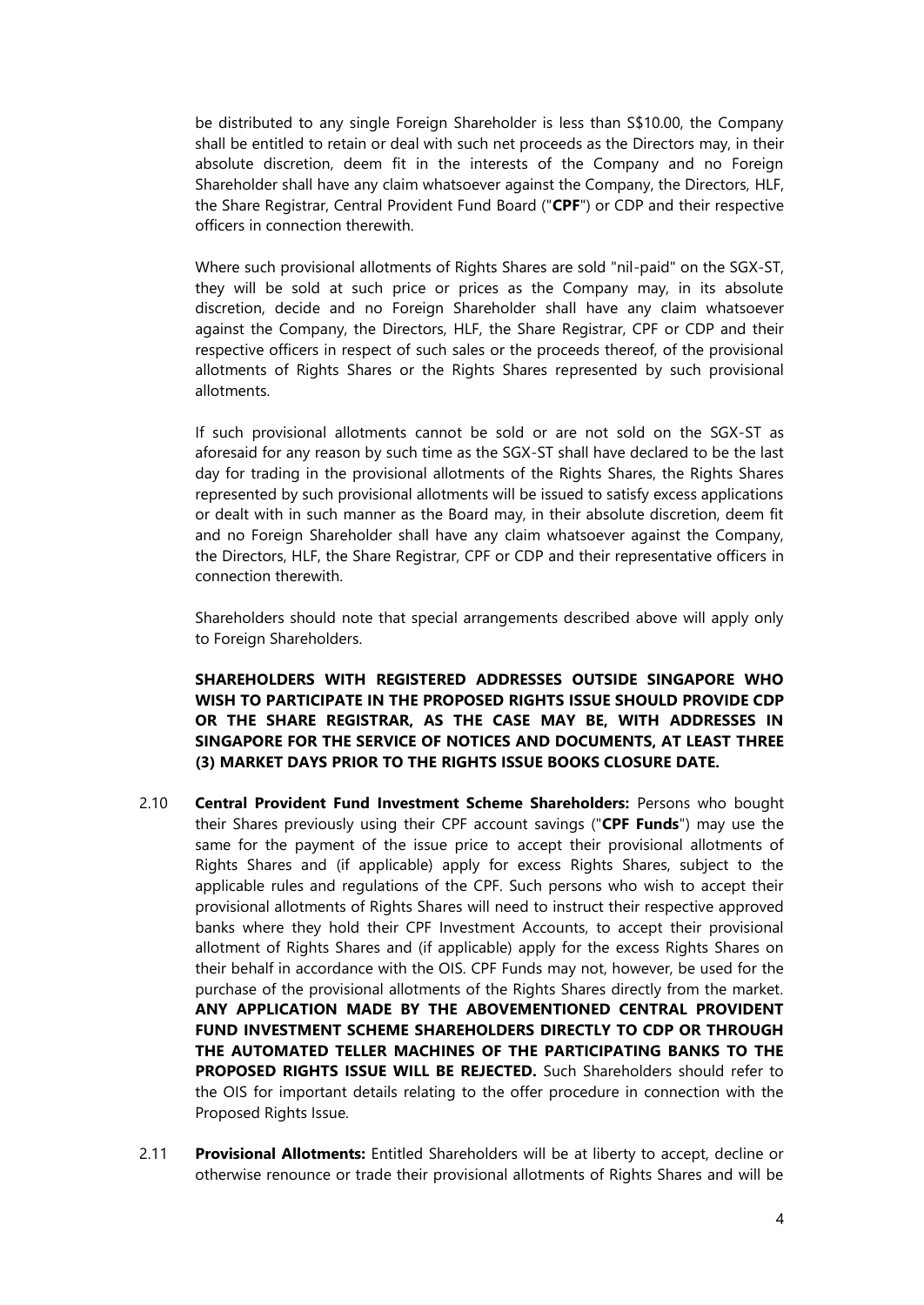eligible to apply for additional Rights Shares in excess of their provisional allotments under the Proposed Rights Issue. Entitled Depositors will also be able to trade on the SGX-ST during the provisional allotment trading period prescribed by the SGX-ST their provisional allotments of Rights Shares.

Fractional entitlements to any Rights Shares will be disregarded and will, together with the provisional allotments which are not taken up or allotted for any reason, be aggregated and allocated to satisfy excess applications (if any) or disposed of or otherwise dealt with in such manner as the Board, in their absolute discretion, deem fit in the interests of the Company.

In the allotment of excess Rights Shares, preference will be given to Shareholders for rounding of odd lots, and Directors and substantial Shareholders who have control or influence over the Company in connection with the day-to-day affairs of the Company or the terms of the Proposed Rights Issue, or have representation (direct or through a nominee) on the Board, including Mr Ow Chin Seng ("**Mr Ow**"), will rank last in priority for the rounding of odd lots and allotment of excess Rights Shares.

2.12 The terms and conditions of the Proposed Rights Issue are subject to such changes as the Board, after consultation with HLF, may deem fit. The final terms and conditions of the Proposed Rights Issue will be contained in the Circular (as defined below) and the OIS to be despatched by the Company to Entitled Shareholders in due course.

#### 3. **PURPOSE OF THE PROPOSED RIGHTS ISSUE AND USE OF PROCEEDS**

- 3.1 The Company intends to undertake the Proposed Rights Issue for funding the growth and expansion of the Company and its subsidiaries (the "**Group**") through investments and improving the Group's general working capital position. Part of the proceeds of the Proposed Rights Issue will go towards strengthening the Group's financial position, thereby increasing the Group's ability to strategise, formulate and execute its business plans, granting the Group greater financial flexibility to meet future working capital needs and allowing the Group to seize investment opportunities as well as growth and expansion in distribution and environmental business in a timely manner.
- 3.2 In the maximum subscription scenario (the "**Maximum Subscription Scenario**"), assuming the Proposed Rights Issue is fully subscribed and based on 102,622,800 Rights Shares to be issued, the net proceeds of the Proposed Rights Issue, after deducting estimated expenses of approximately S\$140,000, is expected to be approximately S\$7.0 million ("**Maximum Rights Proceeds**").
- 3.3 In the minimum subscription scenario ("**Minimum Subscription Scenario**") based on 54,029,406 Rights Shares to be issued and assuming that:-
	- (i) none of the shareholders of the Company (other than Mr Ow) subscribe and pay for their entitlements for the Rights Shares under the Proposed Rights Issue;
	- (ii) the full subscription of the OCS Rights Shares (as defined below) and the OCS Undertaking Shares (as defined below) by Mr Ow pursuant to the Proposed Undertaking (as defined below); and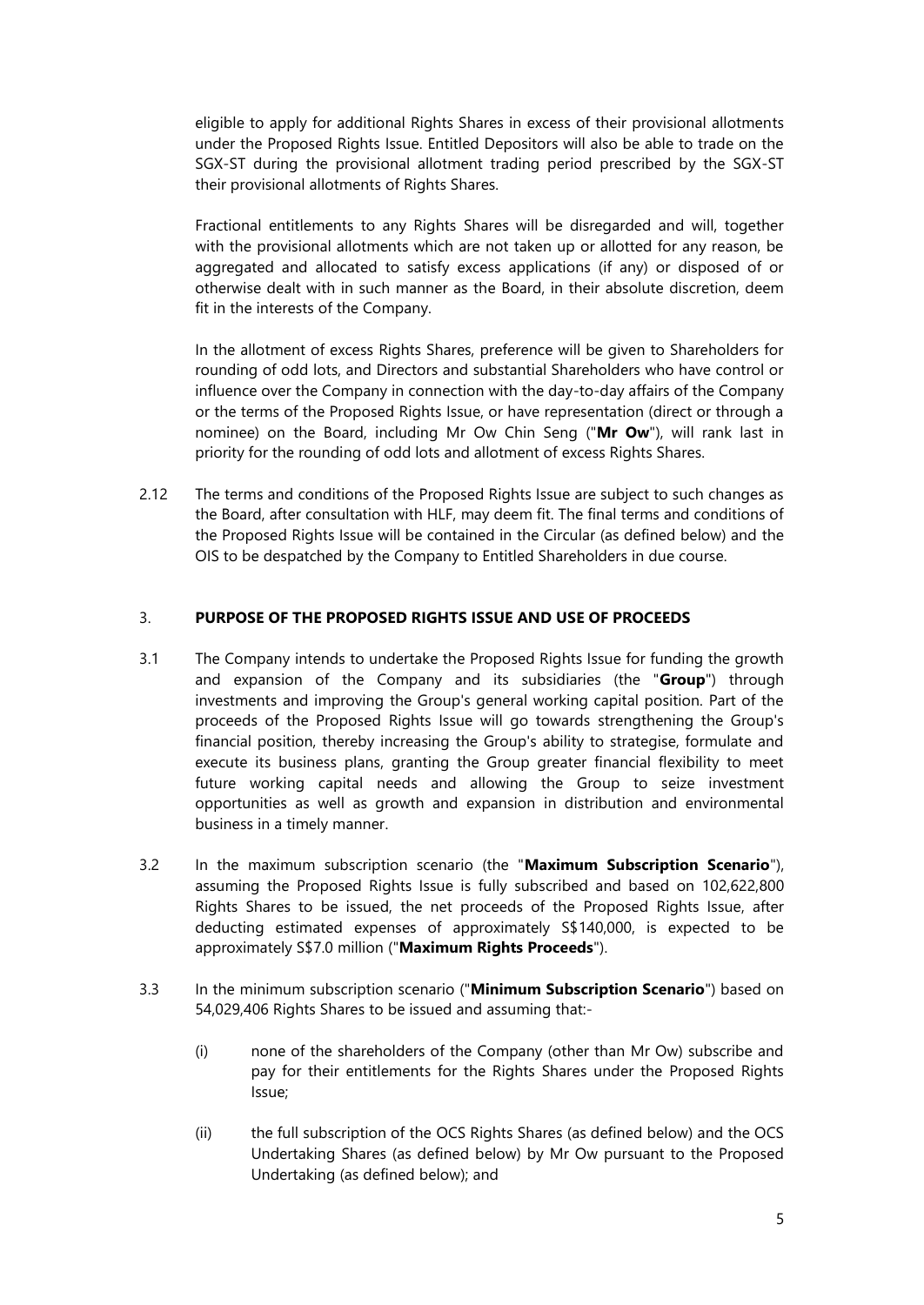(iii) none of the exercisable share options are exercised before the rights issue books closure date,

the net proceeds of the Proposed Rights Issue, after deducting estimated expenses of approximately S\$140,000, is expected to be approximately S\$3.6 million ("**Minimum Rights Proceeds**").

| <b>Proposed Use of Rights Proceeds</b>                                       | <b>Maximum</b><br><b>Rights</b><br><b>Proceeds</b><br>(S\$ million) | <b>Minimum</b><br><b>Rights</b><br><b>Proceeds</b><br>(S\$ million) |
|------------------------------------------------------------------------------|---------------------------------------------------------------------|---------------------------------------------------------------------|
| Undertake potential investment in distribution<br>and environmental business | 6.0                                                                 | 2.6                                                                 |
| Repayment of bank borrowings                                                 | 0.5                                                                 | 0.5                                                                 |
| Working capital requirement                                                  | 0.5                                                                 | 0.5                                                                 |
| Total                                                                        | 7.0                                                                 | 3.6                                                                 |

- 3.4 In the reasonable opinion of the Directors, there is no minimum amount which must be raised from the Proposed Rights Issue.
- 3.5 The Directors are of the opinion that, after taking into consideration the Group's internal resources, operating cashflows and the net proceeds from the Proposed Rights Issue, the working capital available to the Group is sufficient to meet its present requirements.
- 3.6 Pending the deployment of the net proceeds from the Proposed Rights Issue, such net proceeds may be deposited with banks and/or financial institutions or used for investment in short-term money markets or debt instruments or used for other purposes on a short-term basis as the Board may deem appropriate in the interests of the Company. The Company will make periodic announcements on the utilisation of such proceeds from the Proposed Rights Issue, as and when funds are materially disbursed and provide a status report on the use of the proceeds in the Company's annual report until such time the proceeds from the Proposed Rights Issue have been fully utilised.

## 4. **CONDITIONS PRECEDENT FOR THE PROPOSED RIGHTS ISSUE**

- 4.1 The Proposed Rights Issue is conditional upon, *inter alia*, the following:-
	- (a) the SIC having granted a waiver to Mr Ow from the requirement to make a mandatory general offer for the shares in the Company not already owned by them pursuant to the Proposed Undertaking (as defined below);
	- (b) Shareholders approving the Whitewash Resolution (as defined below);
	- (c) the in-principle approval of the SGX-ST for the dealing in, and for listing of and quotation for the Rights Shares on the Mainboard of the SGX-ST being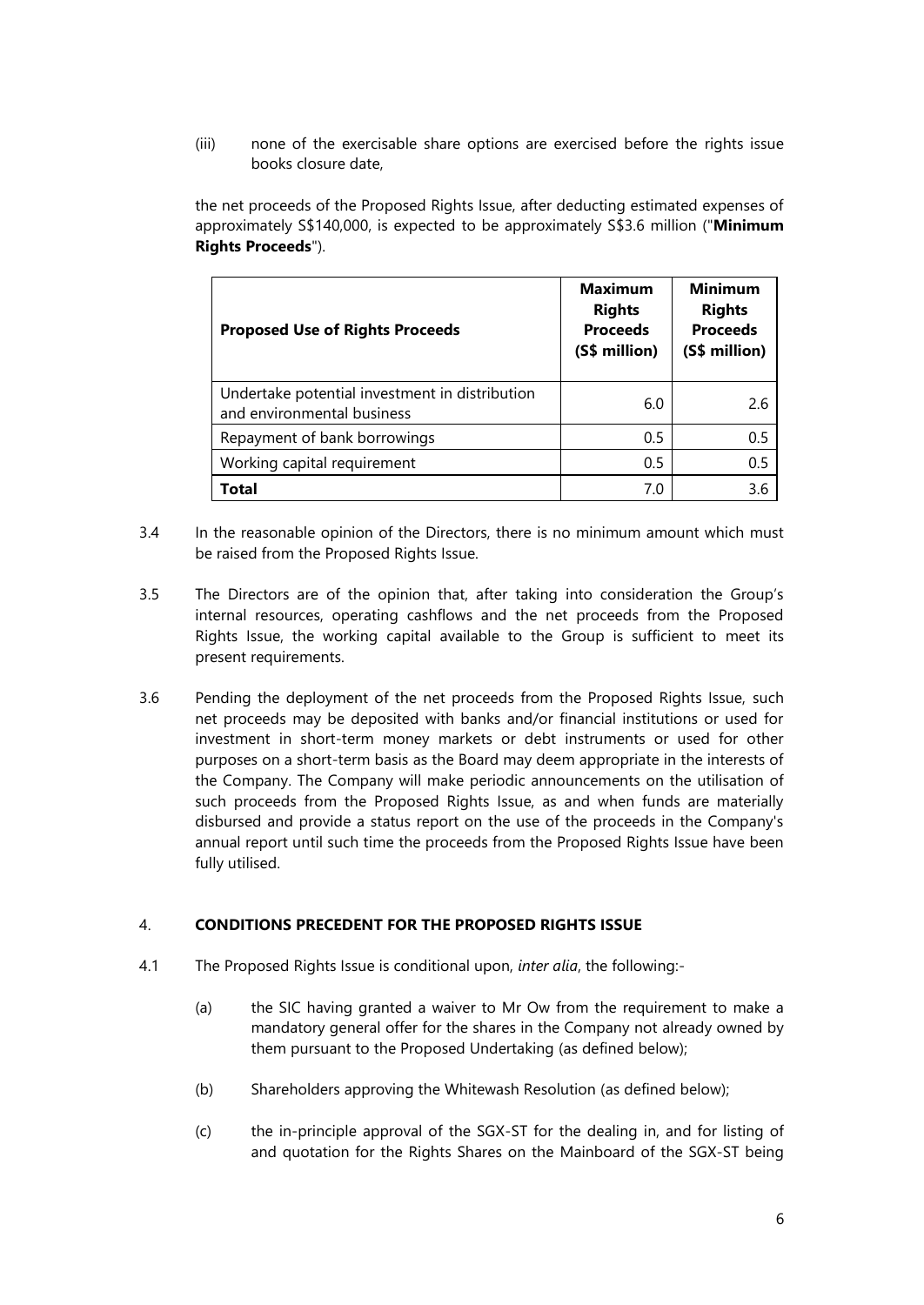obtained and not having been withdrawn or revoked on or prior to the completion of the Proposed Rights Issue;

- (d) the Proposed Rights Issue being approved by the Shareholders at the EGM. A circular to Shareholders containing further details on the Proposed Rights Issue and the notice of EGM will be despatched to Shareholders in due course.; and
- (e) the lodgment of the OIS to be issued by the Company in connection with the Proposed Rights Issue with the MAS. The OIS will be lodged with the MAS and despatched to Entitled Shareholders in due course.
- 4. 2 The Proposed Rights Issue will also be subject to the conditions (if any) of the inprinciple approval of the SGX-ST for the listing of and quotation for the Rights Shares on the Mainboard.

## **5. IRREVOCABLE UNDERTAKING**

- 5.1 **Irrevocable Undertaking:** In support of the Proposed Rights Issue, Mr Ow, a controlling shareholder of the Company, intends to provide an undertaking to the Company (the "**Proposed Undertaking**") that he will:-
	- (i) subscribe for his full entitlement of the Rights Shares, which is 27,014,703 Rights Shares (the "**OCS Rights Shares**") (assuming that none of the exercisable share options are exercised before the rights issue books closure date);
	- (ii) subscribe and pay in full for up to 27,014,703 Rights Shares not validly subscribed for by other Shareholders (the "**OCS Undertaking Shares**"); and
	- (iii) not sell, transfer or otherwise dispose of any of the Existing Shares held by himself or parties acting in concert with him until the Proposed Rights Issue is completed.

In view of the above Proposed Undertaking and the fact that, in the reasonable opinion of the Board, there is no minimum amount which must be raised from the Proposed Rights Issue, the Company has decided to proceed with the Proposed Rights Issue on a non-underwritten basis.

Further, Mr Ow also intends to provide an undertaking to the Company to vote in favour of the resolution to approve the Proposed Rights Issue at the EGM.

- 5.2 **Conditions:** The Proposed Undertaking by Mr Ow in respect of the OCS Rights Shares and the OCS Undertaking Shares are each subject to and conditional upon, *inter alia*:-
	- (i) the Securities Industry Council ("**SIC**") having granted a waiver to Mr Ow from the requirement to make a mandatory general offer for the shares in the Company not already owned by them pursuant to the Proposed Undertaking under Rule 14.1 of the Singapore Code on Take-overs and Mergers (the "**Code**") as a result of the acquisition of more than one (1) %, of the voting rights of the Company pursuant to Mr Ow's obligations under the Proposed Undertaking; and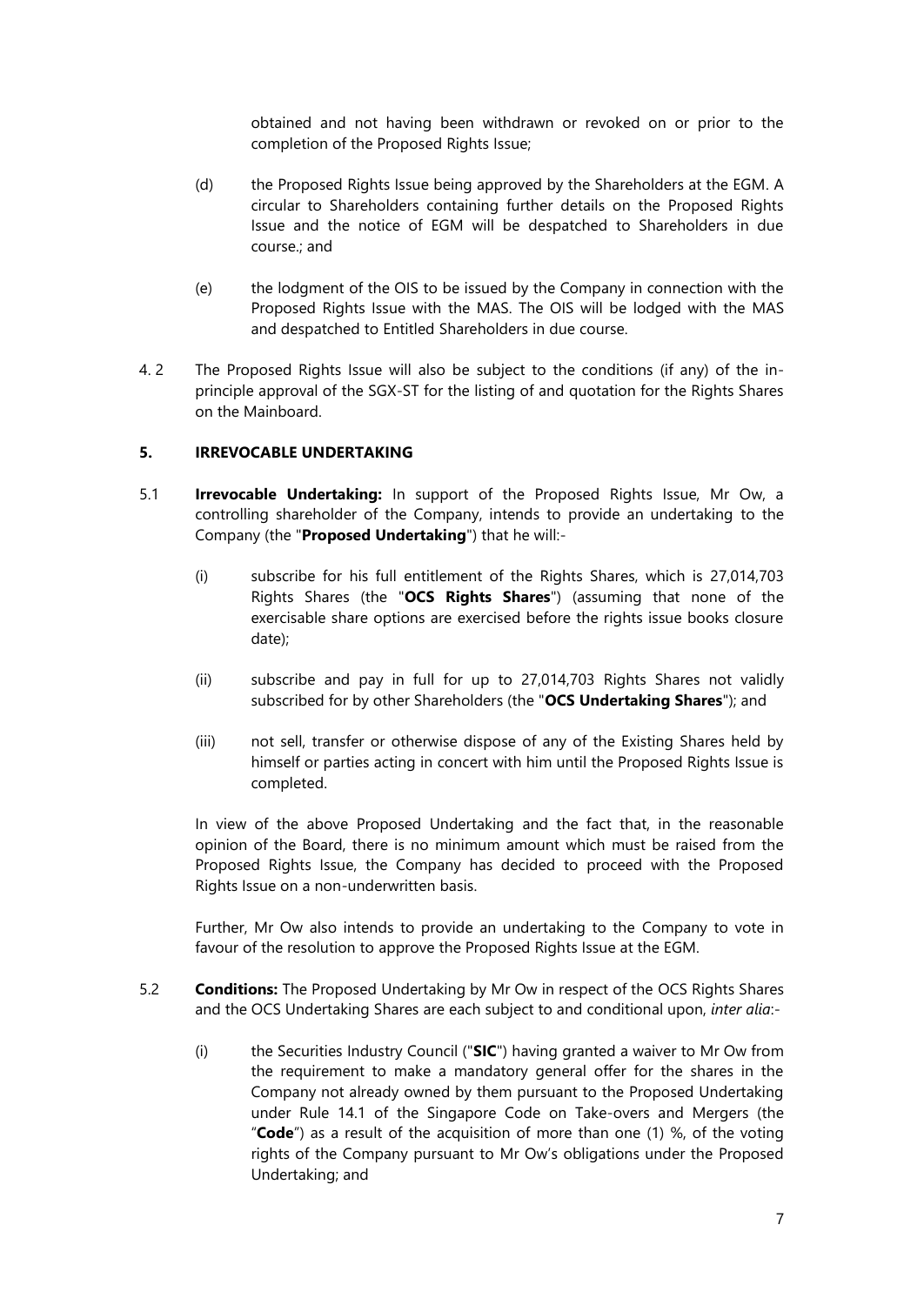- (ii) a waiver by the Shareholders, by way of an ordinary resolution passed on a poll at a general meeting, of the obligation of Mr Ow to make a mandatory general offer for the shares in the Company not already owned by them pursuant to the Proposed Undertaking (the "**Whitewash Resolution**").
- 5.3 **Singapore Code on Take-Overs and Mergers:** The Code regulates the acquisition of ordinary shares of public companies, including the Company. Unless exempted, any person acquiring an interest, either on his own or together with parties acting in concert with him, in 30.0 % or more of the voting rights in the Company or if such person holds, either on his own or together with parties acting in concert with him, between 30.0 % to 50.0 % (both inclusive) of the voting rights in the Company, and acquires additional Shares representing more than 1.0 % of the voting rights in the Company in any six-month period, must extend a take-over offer for the remaining Shares in the Company in accordance with the provisions of the Code.

Shareholders who are in doubt as to their obligations, if any, to make a mandatory take-over offer under the Code as a result of any acquisition of Rights Shares pursuant to the Proposed Rights Issue should consult the SIC and/or their professional advisers immediately.

Note 5 to Rule 14.1 of the Code provides, *inter alia*, that when a group of persons acting in concert holds over 50.0 %, no obligation normally arises from acquisitions by any member of the group. However, subject to certain considerations, the SIC may regard as giving rise to an obligation to make an offer any acquisition by a single member or sub-group of the group of voting rights sufficient to increase his/its holding to 30.0 % or more or, if he/it already holds between 30.0 % to 50.0 %, by more than 1.0 % in any six-month period.

Assuming that (i) in fulfilment of the Proposed Undertaking, Mr Ow subscribes for his entitlements of the Rights Shares, (ii) all Shareholders (save for Mr Ow) do not subscribe for any Rights Shares, and (iii) all of the excess Rights shares are allotted to Mr Ow, Mr Ow's shareholdings in the Company will increase from 34.50% as at the date of this announcement to 46.18%.

In view of the above, the Company wishes to announce that the SIC has on 28 July 2015 granted a waiver of the requirement for Mr Ow to make a general offer under Rule 14 of the Code in the event Mr Ow and his concert parties' aggregate holdings in the Company increase by more than 1.0 % in any six (6)-month period based on the Company's enlarged issued capital as a result of Mr Ow's subscription for the OCS Rights Shares and the OCS Undertaking Shares pursuant to the Proposed Undertaking (the "**Whitewash Waiver**").

The Whitewash Waiver is granted subject to the following conditions:-

- (i) a majority of holders of voting rights of the Company present and voting at a general meeting, held before the Proposed Rights Issue, approve by way of a poll, the Whitewash Resolution to waive their rights to receive a general offer from Mr Ow;
- (ii) the Whitewash Resolution is separate from other resolutions;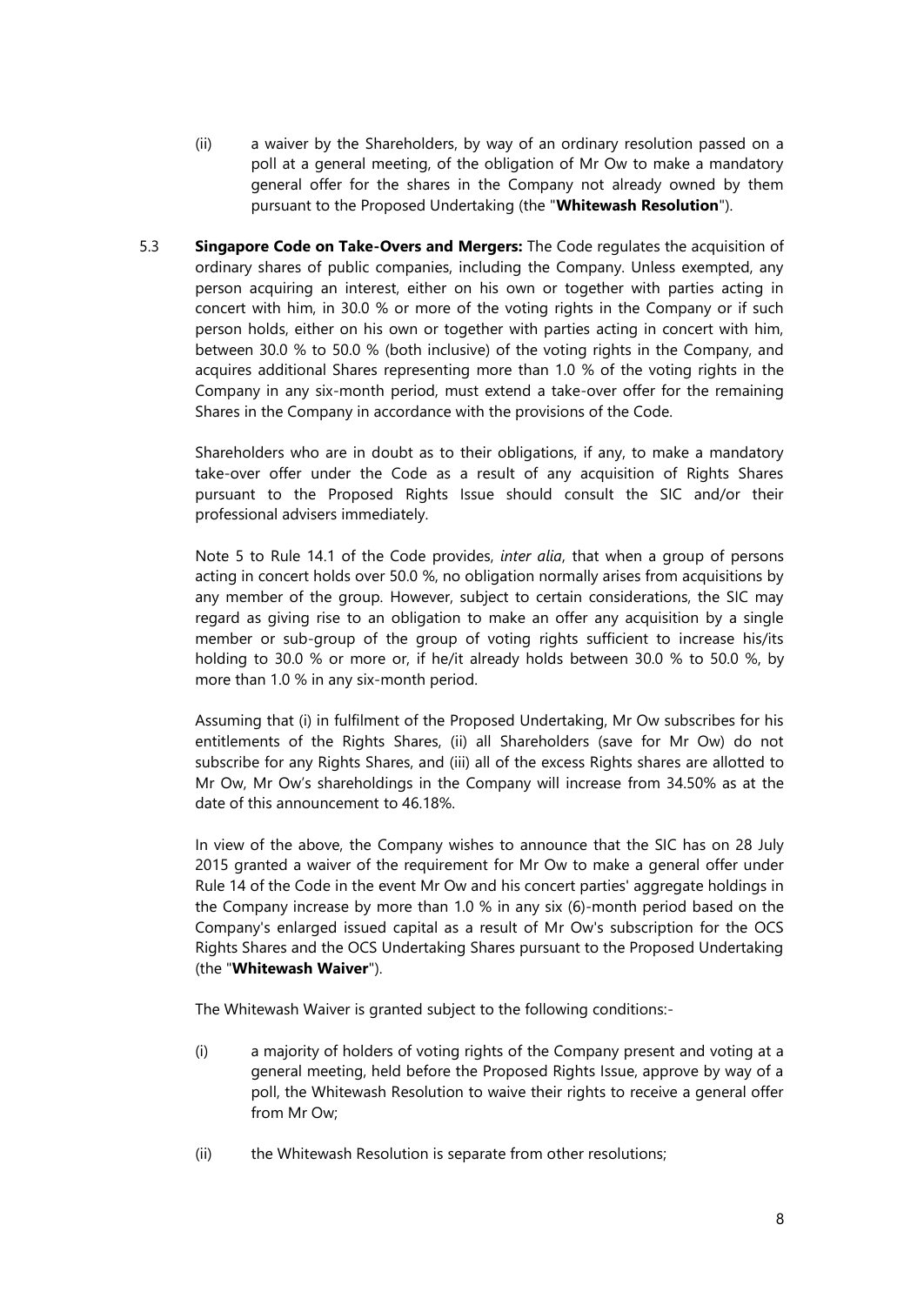- (iii) Mr Ow, parties acting in concert with him and parties not independent of them abstain from voting on the Whitewash Resolution;
- (iv) Mr Ow and his concert parties did not acquire or are not to acquire any Shares or instruments convertible into and options in respect of Shares (other than subscriptions for, rights to subscribe for, instruments convertible into or options in respect of new Shares which have been disclosed in the Circular (as defined below)):-
	- (a) during the period between the date of the announcement of the Proposed Rights Issue and the date Shareholders' approval is obtained for the Whitewash Resolution; and
	- $(b)$  in the six  $(6)$  months prior to the date of the announcement of the Proposed Rights Issue, but subsequent to announcement of the Proposed Rights Issue, but subsequent to negotiations, discussions or the reaching of understandings or agreements with the directors of the Company in relation to the Proposed Rights Issue;
- (v) the Company appoints an independent financial adviser to advise the independent shareholders on the Whitewash Resolution;
- (vi) the Company sets out clearly in the Circular (as defined below):-

(a) details of the Proposed Rights Issue, including the Proposed Undertaking;

- (b) the possible dilution effect to existing holders of voting rights as a result of Mr Ow acquiring the OCS Rights Shares and the OCS Undertaking Shares pursuant to the OCS Undertaking;
- (c) the number and percentage of voting rights in the Company as well as the number of instruments convertible into, rights to subscribe for and options in respect of Shares held by Mr Ow and his concert parties as at the latest practicable date;
- (d) the number and percentage of voting rights to be issued to Mr Ow as a result of his acquisition of the OCS Rights Shares and the OCS Undertaking Shares pursuant to the Proposed Undertaking; and
- (e) that Shareholders, by voting for the Whitewash Resolution, are waiving their rights to a general offer from Mr Ow at the highest price paid by Mr Ow and his concert parties for Shares in the Company in the past six (6) months preceding the commencement of the Proposed Rights Issue;
- (vii) the Circular by the Company to its Shareholders states that the waiver granted by SIC to Mr Ow from the requirement to make a general offer under Rule 14 is subject to the conditions stated at paragraphs 5.3(i) to (vi) above;
- (viii) the Company obtains SIC's approval in advance for those parts of the Circular that refer to the Whitewash Resolution; and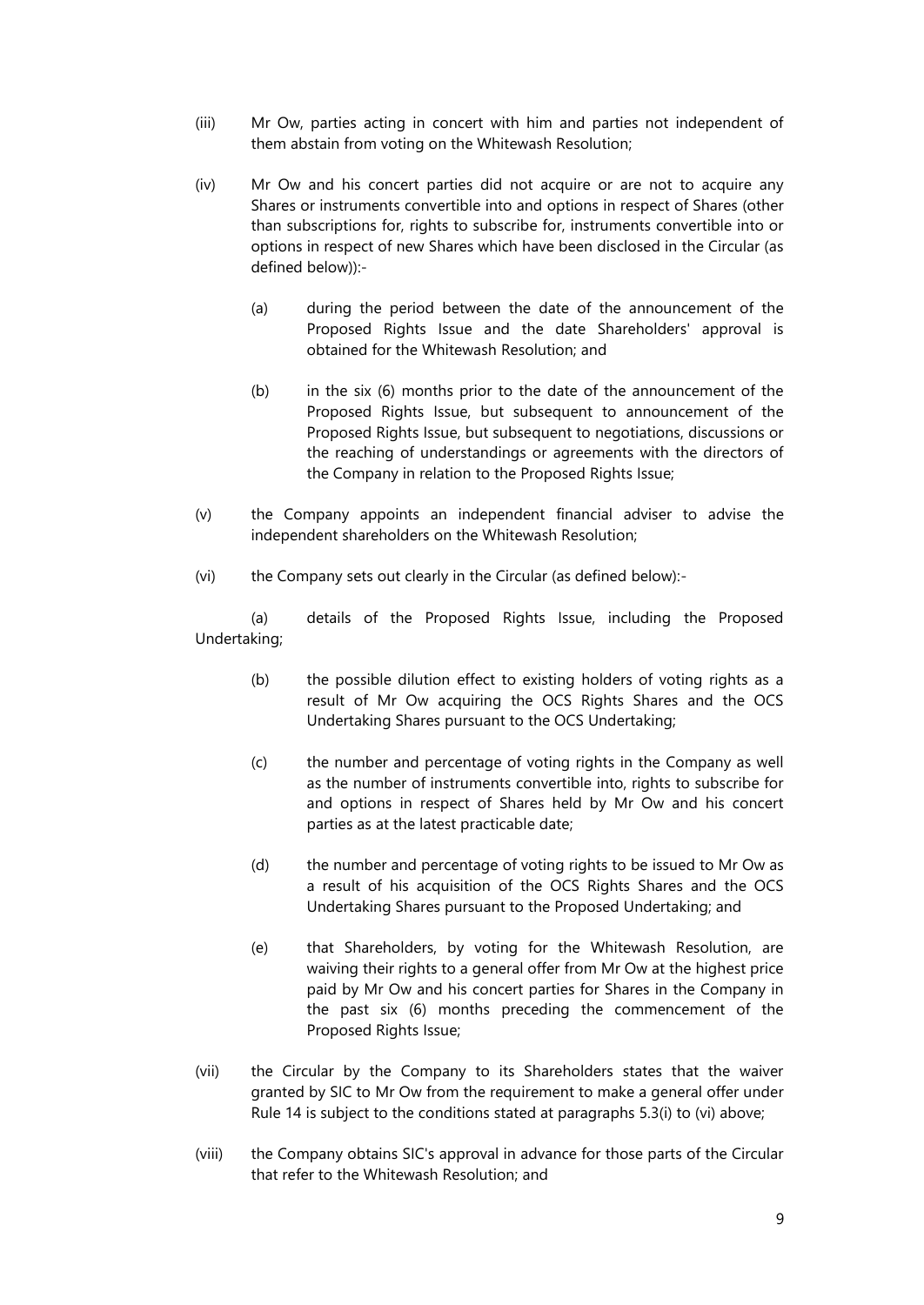- (ix) to rely on the Whitewash Resolution, the acquisition by Mr Ow of the OCS Rights Shares and the OCS Undertaking Shares pursuant to the Proposed Undertaking must be completed within 3 months of the date of approval of the Whitewash Resolution.
- 5.4 The proposed subscription for the OCS Rights Shares by Mr Ow shall be settled by way of cash. The proposed subscription for the OCS Undertaking Shares by Mr Ow shall be settled by way of cash.

## **6. ADJUSTMENTS TO SHARE OPTIONS**

As a result of the Proposed Rights Issue, adjustments may be made to the number and/or exercise price of the outstanding share options under the terms and conditions of the existing share option scheme of the Company. The Company will in due course make the relevant announcements and notify holders of the share options of such adjustments.

## **7. CIRCULAR TO SHAREHOLDERS**

A circular to the Shareholders containing, *inter alia*, the notice of the EGM, the terms and conditions of the Proposed Rights Issue and the Whitewash Resolution (the "**Circular**") will be despatched to the Shareholders in due course. Thereafter, the OIS will be lodged with the MAS and despatched by the Company to the Entitled Shareholders in due course following the EGM, if the Proposed Rights Issue is approved at the EGM.

#### **8. INTERESTS OF DIRECTORS AND SUBSTANTIAL SHAREHOLDERS**

Save for the Proposed Undertaking as mentioned in paragraph 5.1 above, none of the Directors or substantial Shareholders have any direct or indirect interests in the Proposed Rights Issue, other than through each of their respective shareholding interest, direct and/or indirect, in the Company.

## **9. RESPONSIBILITY STATEMENT**

The Directors collectively and individually accept full responsibility for the accuracy of the information given in this announcement and confirm after making all reasonable enquiries that, to the best of their knowledge and belief, this announcement constitutes full and true disclosure of all material facts about the Proposed Rights Issue, the Company and its subsidiaries, and the Directors are not aware of any facts the omission of which would make any statement in this announcement misleading. Where information in this announcement had been extracted from published or otherwise publicly available sources or obtained from a named source, the sole responsibility of the Directors has been to ensure that such information has been accurately and correctly extracted from those sources and/or reproduced in this announcement in its proper form and context.